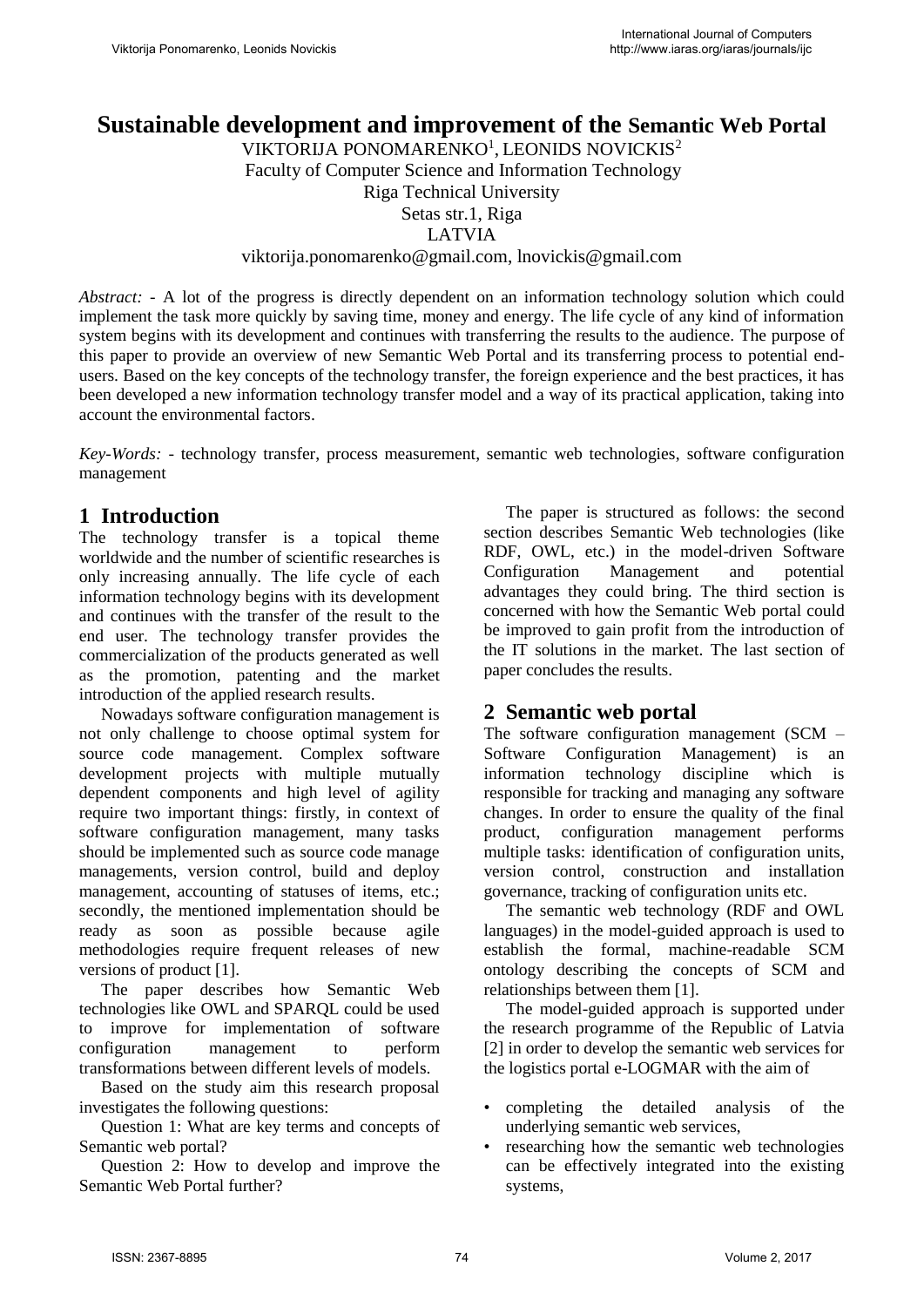- developing and improving a methodology for the systematic development of the semantic web services,
- integrating the semantic web technologies into the software configuration management approach EAF.

Five most common semantic web service development technologies were analysed during the research: SADI (Semantic Automated Discovery and Integration), OWL-S (Ontology Web Language for Services), WSMO (Web Service Modelling Ontology), WSDL-S (Web Service Description Language-Semantics) and SAWSDL (Semantic Annotation for Web Service Description Language). According to the results of the technology analysis it was determined that, although the SADI technology offers fewer possibilities compared to the OWL-S and WSMO, it still facilitates the semantic web service significantly which could resolve the set objectives, development and maintenance. Another important SADI framework advantage is the open code.

After the technology analysis, the methodology for systematic RESTFul semantic Web service development was advanced and improved through SADI (Semantic Automated Discovery and Integration) framework.

The methodology includes the following four main activities [3]:

- Definition and placement of the domain and service (input and output classes) ontology,
- Generation of the skeleton service (Java class plug and other additional documents),
- Adding the business logic to a service (Java class and other required files),
- Compiling of the service and the placement of the acquired WAR (Web application ARchive) file in the application server.

This methodology was used to produce the semantic web services utilized in the Business portal e-LOGMAR in e-logistics. The developed services attempt to semantically annotate the information which is received from the services available in the portal. The information processed is related to logistics (available routes and their types, transport costs etc.). Several SADI services can be connected in a row and its completion results in receiving a continuous linked data (Linked Data) graph containing information regarding the initial input resource.

The services use modified logistic ontologies LogiCO and LogiServ from TNO.nl (Figure 1).



**Fig.1.** LogiServ and LogiCO ontology

The methodology for development and integration of services uses the model-guided approach in order to design, develop and maintain the web services as well as to ensure their reuse in other future projects. One of the key elements of this approach is the development of the RFL (Reusable Functions Library)[4]. This library enables the reuse of the automation functions in other projects and workflows.

The provided methodology of SCM based on model-driven approach and semantic web has been validated in the process of development of Business portal e-LOGMAR in e-logistics.

### **3 Technology transfer**

The life cycle of each information technology begins with its development and continues with the transfer of the result to the end user. In reality, frequently, the prototypes that have been designed remain within the premises of the university and do not reach the public. Therefore it is crucial to draw attention to the sustainable development, improvement and the technology transfer process of the Semantic Web Portal e-LOGMAR. The technology transfer provides the commercialisation of the products generated as well as the promotion, patenting and the market introduction of the applied research results.

According to the European Commission Regulation [7], which provides a common understanding of the state of technology development and its position in the chain of innovation, the Semantic Web Logistics Portal complies with the pilot development research type. When assessing the state of the portal according to the level of preparedness of the technology, it is assigned to the  $5<sup>th</sup>$  or 6th Technology Readiness Level (TRL). In cooperation with the industrial partners from Estonia and Central Asia the semantic web services were examined and demonstrated in an artificial environment where the portal semantic services had been integrated with real aid elements.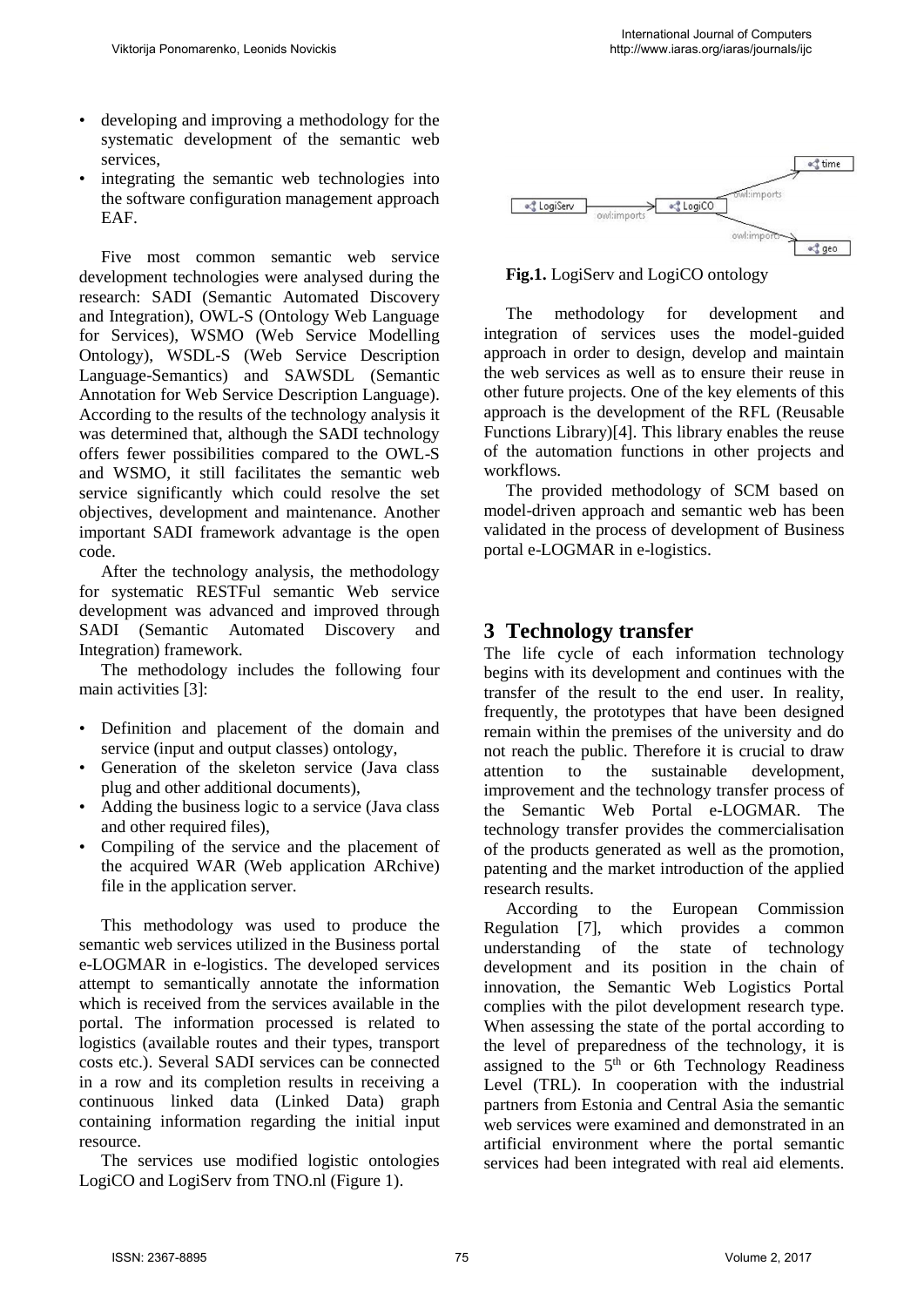In total, 44 partners from various transport and logistics companies participated in the study.

The user feedback indicates that, in general, the portal functionality and user interface meet the requirements and are evaluated positively (Figure 3, Figure 4).



**Fig.3.** Assessment of the Semantic Web Logistics Portal functionality



**Fig.4.** Assessment of the Semantic Web Logistics Portal user interface

For the elevation of the competitiveness of a new logistics portal and for the successful operation of the system, the prototype of the portal should be checked in a real environment (8 TRL).

By summarizing multiple sources [8-17] it can be concluded that most of technology transfer patterns include the following common parts:

- the transfer object;
- two or more participants involved in the technology transfer process;
- the interaction between the participants;
- the transfer method which involves a number of steps:
- the environmental factors influencing the technology transfer process.

 In order to transfer the Semantic Web Logistics Portal to end users, it is offered to use the process oriented information technology transfer pattern which will allow for verification of the technology's development and commercialisation processes as well as to assess and improve them (Figure 4).



**Fig.5**. Transfer pattern of the Semantic Web Logistics Portal

By assembling the definitions of various scientists [18-23], the technology or knowledge transfer may be interpreted as the information transfer processes from the supplier to the recipient. In this case, the developer of the Semantic Web Logistics Portal has the role of the initiator (information supplier) of the information technology transfer and the developer passes the new IT solution onto the end user (information recipient): transport, freight forwarders and logistic associations.

 For this matter a self-assessment method was designed which will predict the process of the list assessment and its further development (Table 1).

**Table 1.** IT Implementation and the commercialization processes of the IT solution

| <b>Process</b>                | <b>Activities</b>                                                                                                      |
|-------------------------------|------------------------------------------------------------------------------------------------------------------------|
| P1.Software<br>Implementation | assessing the scale<br>and<br>complexity of the project                                                                |
| Process                       | $\checkmark$ selecting the tasks associated<br>with reuse                                                              |
|                               | $\checkmark$ choosing the standards,<br>methods, tools<br>and<br>programming languages in<br>order to implement reuse; |
|                               | $\checkmark$ using<br>the feedback<br>mechanism;                                                                       |
|                               | using the communication<br>✓<br>tools for informing<br>and<br>problem solving;                                         |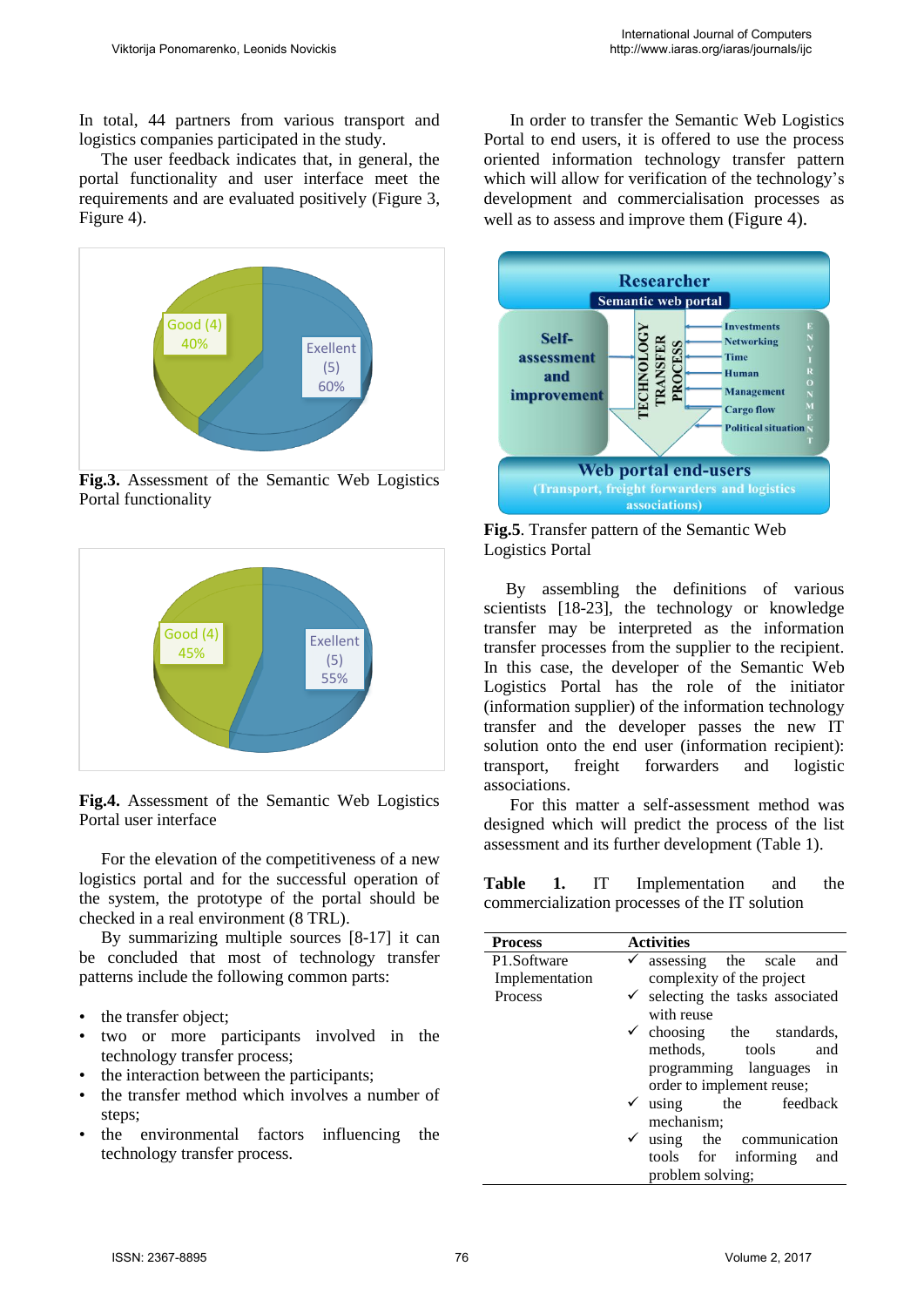| P <sub>2</sub> .Software              |              | assessing<br>the<br>software                                  |
|---------------------------------------|--------------|---------------------------------------------------------------|
| Requirements                          |              | architecture, the interface and                               |
| <b>Analysis Process</b>               |              | the design of the database, in                                |
|                                       |              | accordance with the criteria                                  |
|                                       |              | for reuse;                                                    |
| P3.Software                           | ✓            | selecting a detailed theme for                                |
| Architectural                         |              | each component of<br>the                                      |
| Design Process                        |              | software.                                                     |
|                                       | ✓            | selecting<br>database                                         |
|                                       |              | documentation;                                                |
|                                       | ✓            | assessing the requirements for                                |
|                                       |              | design and testing of the                                     |
|                                       |              | software according<br>to<br>the                               |
|                                       |              | criteria for reuse.                                           |
|                                       |              | $\checkmark$ using the domain engineer                        |
|                                       |              | feedback and communication                                    |
|                                       |              | mechanism                                                     |
| P4.Software                           | $\checkmark$ |                                                               |
| Detailed<br>Design                    |              | selecting a detailed theme for<br>each component<br>of<br>the |
| Process                               |              | software.                                                     |
|                                       |              |                                                               |
|                                       |              | $\checkmark$ selecting<br>database                            |
|                                       |              | documentation;                                                |
|                                       | ✓            | assessing the requirements for                                |
|                                       |              | design and testing<br>of the                                  |
|                                       |              | software according<br>to<br>the                               |
|                                       |              | criteria for reuse.                                           |
|                                       |              | $\checkmark$ using the domain engineer                        |
|                                       |              | feedback and communication                                    |
|                                       |              | mechanism                                                     |
| P5.Software                           |              |                                                               |
| Construction                          |              | $\checkmark$ reviewing the current test                       |
| Process                               |              | result documentation for reuse                                |
| P6.Software                           |              | $\checkmark$ establishing a system<br>οf                      |
| Integration                           |              | integration;                                                  |
| Process                               | ✓            | documenting the software                                      |
|                                       |              | components and test results;                                  |
|                                       |              | evaluating the integration                                    |
|                                       |              | plan, software design, code,                                  |
|                                       |              | tests and user documentation                                  |
| P7.Software                           |              | documenting and carrying out                                  |
| Qualification                         |              | reusable qualification<br>the                                 |
|                                       |              | tests.                                                        |
| <b>Testing Process</b><br>P8.Software |              | assessing<br>the protection                                   |
| Protection                            |              | options for IT                                                |
|                                       |              | solution:                                                     |
|                                       | ✓            | copyright, trademark, patents                                 |
| P9.Marketing<br>&                     |              | identifying the candidate or                                  |
| Commercialization                     |              | the structure that has;                                       |
|                                       | ✓            | the expertise and resources                                   |
|                                       |              | for market transfer;                                          |
|                                       |              | choosing<br>the<br>optimal                                    |
|                                       |              | commercialization path;                                       |
|                                       |              | identifying existing business                                 |
|                                       |              | relations;                                                    |
|                                       |              | assessing<br>the<br>οf<br>sources                             |
|                                       |              | funding/                                                      |
|                                       |              |                                                               |

The self-assessment system will ensure a common understanding of the technology transfer status and its position in the innovation chain. When assessing the state of technology development according to the implementation of the process, it receives the PRL qualification. Five process implementation levels (PRL) with percentage scale have been defined for assessing the Semantic Web logistics portal (Table 2).

**Table 2.** The IT solution assessment system.

| PRL                         | Scale %  | <b>Description</b>                |
|-----------------------------|----------|-----------------------------------|
| 0                           | $\Omega$ | Process not defined               |
|                             | 25       | Process is defined and started    |
| $\mathcal{D}_{\mathcal{L}}$ | 50       | The process has been completed    |
|                             |          | is assessed for<br>further<br>and |
|                             |          | improvement                       |
| 3                           | 75       | The process has been completed    |
|                             |          | and is assessed for further       |
|                             |          | improvement                       |
|                             | 100      | Process has been completed,       |
|                             |          | reviewed, improved and absolutely |
|                             |          | finalised                         |

The self-assessment method of the information technology is based on:

*1) IEEE information technology standard 1517TM - 2010 - The life cycle processes of the system and software – Software implementation processes [24]*  that allow:

- a) increasing the quality of the information system,
- b) shortening the duration of the information system and its maintenance,
- c) reducing costs,
- d) reusing the software developed.

*2) the information technology process assessment standard ISO/IEC 33020:2015 [25],* which allows:

- a) assessing the developed information system,
- b) defining and improving the quality of processes,
- c) determining the information system profile with process ratings.

*3) the typical steps of the technology transfer process as defined in several literature sources* [26- 28].

As a result, the technology transfer initiator, in other words, the Semantic Web logistics portal developer gains understanding of the development status of the portal with its strong and weak points. This understanding provides the opportunity to improve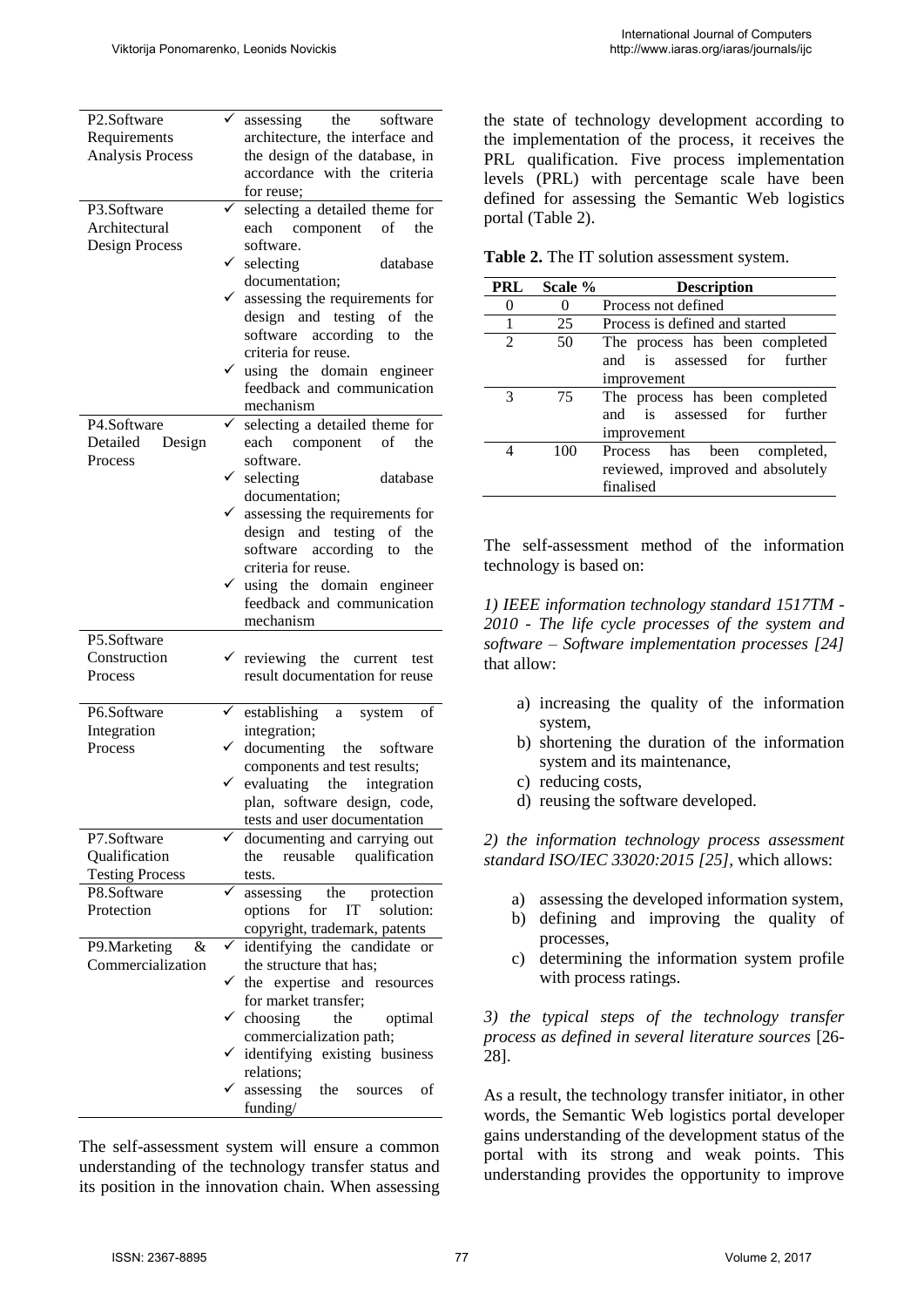and finalize the processes for successful commercialisation and gaining profit from the introduction of the IT solutions in the market.

## **4 Conclusion**

The study aim provide an overview of new Semantic Web Portal, its key terms and concepts. New approach for implementation of software configuration management that uses technologies of Semantic Web and MDA approach decreases process implementation time by reusing existing source code for new processes. The proposed methodology of software configuration management has been validated in the process of development of Web-based business oriented portal in the area of elogistics.

To to develop and improve the Semantic Web Portal, it is offered to use the process oriented information technology transfer pattern. The selfassessment system will ensure a common understanding of the technology transfer status and its position in the innovation chain.

Given technology transfer approach is also applicable for any process oriented activity assessment and improvement and can be adapted to any organization needs.

## **Acknowledgment**

This work is partly funded by Latvian National Research Programme "Cyber-physical systems, ontologies and biophotonics for safe&smart city and society" (SOPHIS) Project No.2 "Ontology-based knowledge engineering technologies suitable for web environment".

#### *References:*

- [1] Bartusevics, A., Lesovskis, A., Novickis, L. Semantic Web Technologies and Model-Driven Approach for the Development and Configuration Management of Intelligent Web-Based Systems. In: Proceedings of the 2015 International Conference on Circuits, Systems, Signal Processing, Communications and Computers, Austria, 2015. Vienna: 2015, 32.– 39.lpp. ISBN 978-1-61804-285-9. ISSN 1790- 5117.
- [2] Latvian National Research Programme "Cyberphysical systems, ontologies and biophotonics for safe&smart city and society" (SOPHIS) Project No.2 "Ontology-based knowledge engineering technologies suitable for web environment".
- [3] Bartusevics, A., Novickis, L. Model–Based Approach for Implementation of Software Configuration Management Process. In: MODELSWARD 2015 Proceedings of the 3rd International Conference on Model-Driven Engineering and Software Development, France, Angers, 2015, pp.177-184. ISBN 978- 989-758-083-3
- [4] Bartusevics A., Novickis L., Lesovskis A. An approach for development of reusable function library for automation of continuous processes. In: Procedia Computer Science, Volume 104, 2017, Pages 112–119
- [5] Novickis L., Vinichenko S. Essential Logistics Principles for Creating a Web-Portal of Transport Services Consumers. In: Scientific Proceedings of the eLOGMAR-M Project. It &T Solutions in Logistics and Maritime Applications, ISBN: 9984-30-119-2, Riga, JUMI Printed House, 2006, pp.21-29.
- [6] ICT Transfer Concept for Adaptation, Dissemination and Local Exploitation of European Research Results in Central Asian Countries, 2013-2015. {ONLINE} Available at http:// www.einterasia.eu {Accessed March 2017].
- [7] European Commission. Horizon 2020 work programme 2014-2015.General Annexe G. Technology readiness levels
- [8] Goodman.J. Industry partners-- A technology transfer model for academia. OCEAN 75 Conference Proceedings , 1975, Pages: 850 – 854
- [9] C. Herron, C. Hicks. The transfer of selected lean manufacturing techniques from Japanese automotive manufacturing into general manufacturing (UK) through change agents. In: Robotics and Computer-Integrated Manufacturing, Volume 24, Issue 4, August 2008, Pages 524–531
- [10] E. Rao, J. Remer, D. Bauer. A model for development, transition and technology transfer leading to commercialization of security technology. In: 2014 International Carnahan Conference on Security Technology (ICCST) Proceedings, IEEE, 2015
- [11] H..Taylor, E. Artman, J.P. Woelfer. Information technology project risk management: Bridging the gap between research and practice. In: Journal of Information Technology 27(1), JIT Palgrave Macmillan ,2012, pp.17-34
- [12] C. Henrique, D.T. Gorschek Technology transfer - Requirements Engineering research to industrial practice an open (ended) debate. In: